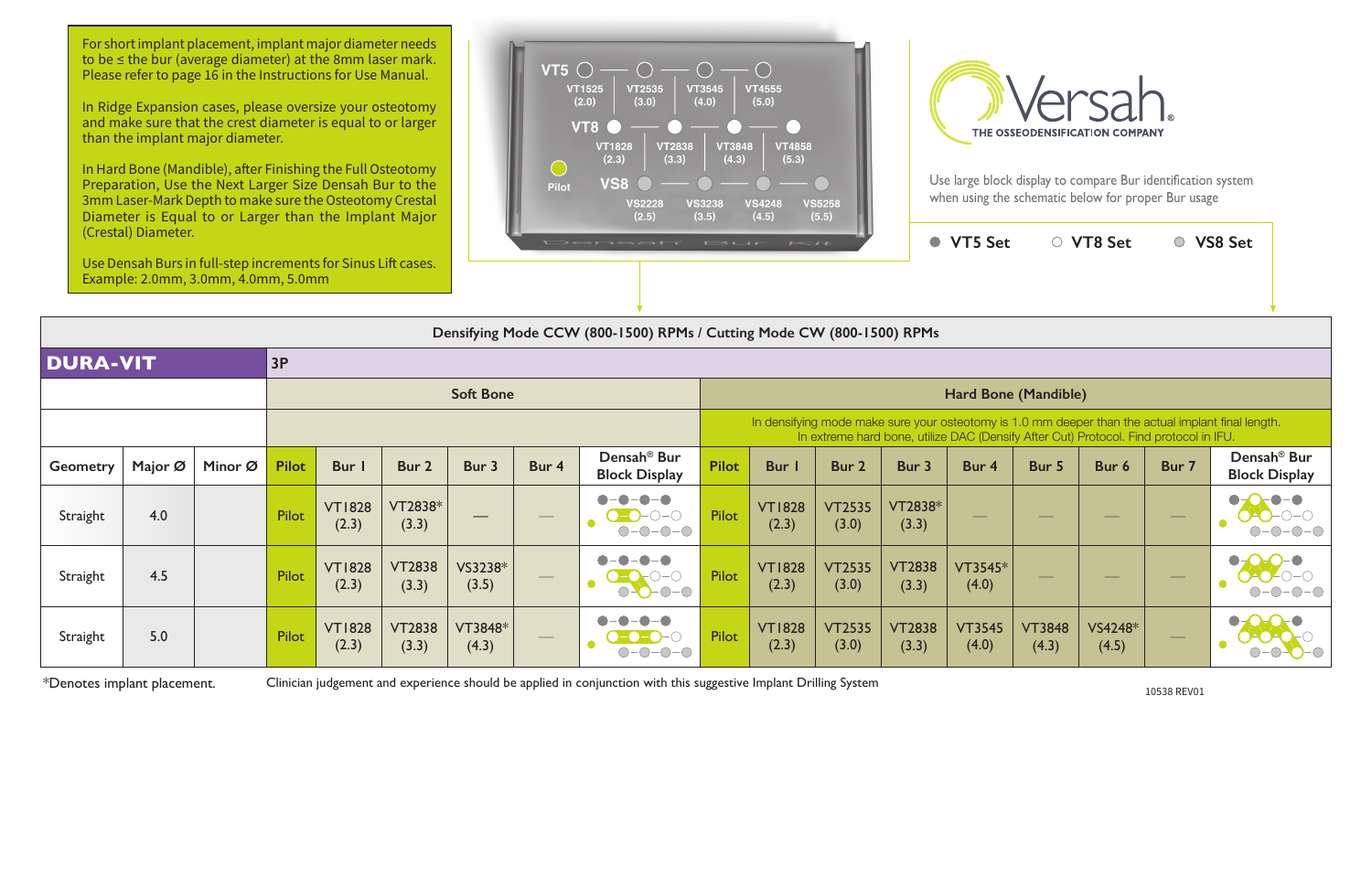Use large block display to compare Bur identification system when using the schematic below for proper Bur usage

In Hard Bone (Mandible), after Finishing the Full Osteotomy Preparation, Use the Next Larger Size Densah Bur to the 3mm Laser-Mark Depth to make sure the Osteotomy Crestal Diameter is Equal to or Larger than the Implant Major

|                  | (Crestal) Diameter.<br>Use Densah Burs in full-step increments for Sinus Lift cases.<br>Example: 2.0mm, 3.0mm, 4.0mm, 5.0mm |         |              |                        |                        | Densah' Bur<br>1 |                          |                                                                       |                      |                        |                        |                                                                                                                                                                                             | ● VT5 Set              |                                | ○ VT8 Set                   |                                | ○ VS8 Set                                       |  |  |
|------------------|-----------------------------------------------------------------------------------------------------------------------------|---------|--------------|------------------------|------------------------|------------------|--------------------------|-----------------------------------------------------------------------|----------------------|------------------------|------------------------|---------------------------------------------------------------------------------------------------------------------------------------------------------------------------------------------|------------------------|--------------------------------|-----------------------------|--------------------------------|-------------------------------------------------|--|--|
|                  |                                                                                                                             |         |              |                        |                        |                  |                          | Densifying Mode CCW (800-1500) RPMs / Cutting Mode CW (800-1500) RPMs |                      |                        |                        |                                                                                                                                                                                             |                        |                                |                             |                                |                                                 |  |  |
| <b>DURA-VIT</b>  |                                                                                                                             |         | EV           |                        |                        |                  |                          |                                                                       |                      |                        |                        |                                                                                                                                                                                             |                        |                                |                             |                                |                                                 |  |  |
| <b>Soft Bone</b> |                                                                                                                             |         |              |                        |                        |                  |                          |                                                                       | Hard Bone (Mandible) |                        |                        |                                                                                                                                                                                             |                        |                                |                             |                                |                                                 |  |  |
|                  |                                                                                                                             |         |              |                        |                        |                  |                          |                                                                       |                      |                        |                        | In densifying mode make sure your osteotomy is 1.0 mm deeper than the actual implant final length.<br>In extreme hard bone, utilize DAC (Densify After Cut) Protocol. Find protocol in IFU. |                        |                                |                             |                                |                                                 |  |  |
| <b>Geometry</b>  | Major Ø                                                                                                                     | Minor Ø | <b>Pilot</b> | <b>Bur</b>             | Bur 2                  | Bur 3            | Bur 4                    | Densah <sup>®</sup> Bur<br><b>Block Display</b>                       | <b>Pilot</b>         | Bur                    | Bur 2                  | Bur 3                                                                                                                                                                                       | Bur 4                  | Bur 5                          | Bur 6                       | Bur 7                          | Densah <sup>®</sup> Bur<br><b>Block Display</b> |  |  |
| <b>Tapered</b>   | 4.5                                                                                                                         |         | Pilot        | <b>VT1525</b><br>(2.0) | <b>VT2535</b><br>(3.0) | VT3545*<br>(4.0) | $\hspace{0.05cm}$        | $-0-0-0$<br>$O-O-O-O$<br>$O-O-O-O$                                    | Pilot                | <b>VT1525</b><br>(2.0) | <b>VT2535</b><br>(3.0) | <b>VT2838</b><br>(3.3)                                                                                                                                                                      | VT3545*<br>(4.0)       | $\overbrace{\hspace{25mm}}^{}$ | $\overbrace{\hspace{25mm}}$ | $\hspace{0.1cm}$               |                                                 |  |  |
| <b>Tapered</b>   | 5.0                                                                                                                         |         | Pilot        | <b>VT1828</b><br>(2.3) | <b>VT2838</b><br>(3.3) | VT3848*<br>(4.3) | $\overline{\phantom{a}}$ |                                                                       | Pilot                | <b>VT1828</b><br>(2.3) | <b>VT2535</b><br>(3.0) | <b>VT2838</b><br>(3.3)                                                                                                                                                                      | <b>VT3545</b><br>(4.0) | <b>VT3848</b><br>(4.3)         | VS4248*<br>(4.5)            | $\overbrace{\hspace{25mm}}^{}$ |                                                 |  |  |

\*Denotes implant placement.

10538 REV01

Clinician judgement and experience should be applied in conjunction with this suggestive Implant Drilling System

For short implant placement, implant major diameter needs to be ≤ the bur (average diameter) at the 8mm laser mark. Please refer to page 16 in the Instructions for Use Manual.

In Ridge Expansion cases, please oversize your osteotomy and make sure that the crest diameter is equal to or larger than the implant major diameter.



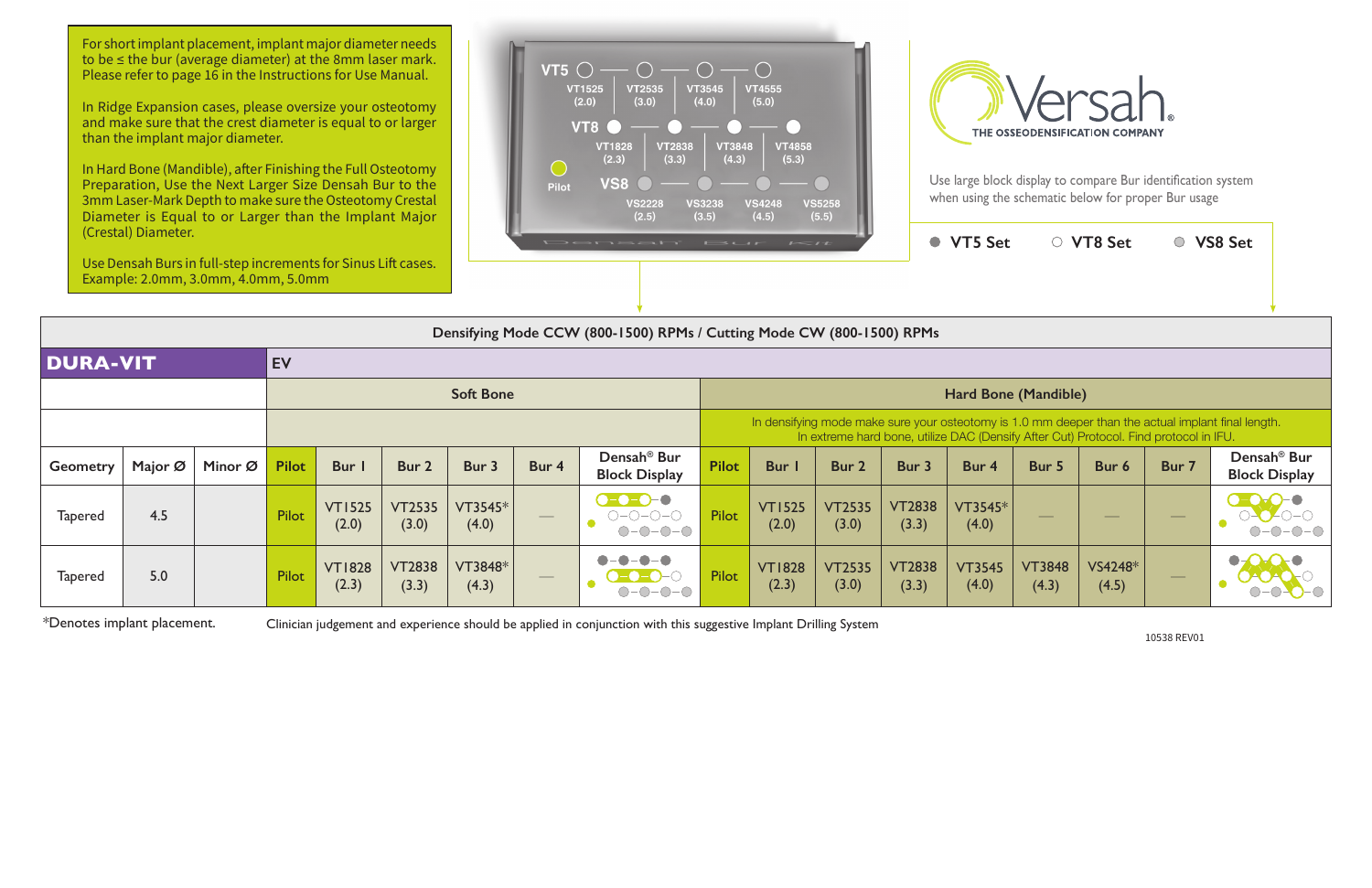In Hard Bone (Mandible), after Finishing the Full Osteotomy Preparation, Use the Next Larger Size Densah Bur to the 3mm Laser-Mark Depth to make sure the Osteotomy Crestal Diameter is Equal to or Larger than the Implant Major





Use large block display to compare Bur identification system when using the schematic below for proper Bur usage

\*Denotes implant placement.

10538 REV01

| (Crestal) Diameter.<br>○ VS8 Set<br>● VT5 Set<br>○ VT8 Set<br>Densah' Bur Kit<br>Use Densah Burs in full-step increments for Sinus Lift cases.<br>Example: 2.0mm, 3.0mm, 4.0mm, 5.0mm<br>Densifying Mode CCW (800-1500) RPMs / Cutting Mode CW (800-1500) RPMs<br><b>DURA-VIT</b><br><b>WIDE</b><br><b>Soft Bone</b><br>Hard Bone (Mandible)<br>In densifying mode make sure your osteotomy is 1.0 mm deeper than the actual implant final length.<br>In extreme hard bone, utilize DAC (Densify After Cut) Protocol. Find protocol in IFU.<br>Densah <sup>®</sup> Bur<br><b>Pilot</b><br>Bur 7<br><b>Pilot</b><br>Minor Ø<br>Bur I<br>Bur 3<br><b>Bur</b> I<br>Bur 2<br>Major $\varnothing$<br>Bur 2<br>Bur 4<br>Bur 3<br>Bur 4<br>Bur 5<br>Bur 6<br><b>Geometry</b><br><b>Block Display</b> |     |  |       |                        |                        |                        |                        |                                    |              |                        |                        |                        |                        |                        |                        |                        |                                                            |  |  |  |
|-----------------------------------------------------------------------------------------------------------------------------------------------------------------------------------------------------------------------------------------------------------------------------------------------------------------------------------------------------------------------------------------------------------------------------------------------------------------------------------------------------------------------------------------------------------------------------------------------------------------------------------------------------------------------------------------------------------------------------------------------------------------------------------------------|-----|--|-------|------------------------|------------------------|------------------------|------------------------|------------------------------------|--------------|------------------------|------------------------|------------------------|------------------------|------------------------|------------------------|------------------------|------------------------------------------------------------|--|--|--|
|                                                                                                                                                                                                                                                                                                                                                                                                                                                                                                                                                                                                                                                                                                                                                                                               |     |  |       |                        |                        |                        |                        |                                    |              |                        |                        |                        |                        |                        |                        |                        |                                                            |  |  |  |
|                                                                                                                                                                                                                                                                                                                                                                                                                                                                                                                                                                                                                                                                                                                                                                                               |     |  |       |                        |                        |                        |                        |                                    |              |                        |                        |                        |                        |                        |                        |                        |                                                            |  |  |  |
|                                                                                                                                                                                                                                                                                                                                                                                                                                                                                                                                                                                                                                                                                                                                                                                               |     |  |       |                        |                        |                        |                        |                                    |              |                        |                        |                        |                        |                        |                        |                        |                                                            |  |  |  |
|                                                                                                                                                                                                                                                                                                                                                                                                                                                                                                                                                                                                                                                                                                                                                                                               |     |  |       |                        |                        |                        |                        |                                    |              |                        |                        |                        |                        |                        |                        |                        | Densah <sup>®</sup> Bur<br><b>Block Display</b>            |  |  |  |
| <b>Tapered</b>                                                                                                                                                                                                                                                                                                                                                                                                                                                                                                                                                                                                                                                                                                                                                                                | 6.0 |  | Pilot | <b>VT1828</b><br>(2.3) | <b>VT2838</b><br>(3.3) | <b>VT3848</b><br>(4.3) | <b>VT4858</b><br>(5.3) | $\bullet$ - $\bullet$<br>$O-O-O-O$ | <b>Pilot</b> | <b>VT1828</b><br>(2.3) | <b>VT2838</b><br>(3.3) | <b>VT3545</b><br>(4.0) | <b>VT3848</b><br>(4.3) | <b>VT4555</b><br>(5.0) | <b>VT4858</b><br>(5.3) | <b>VS5258</b><br>(5.5) | $\bullet$ - $\bullet$ - $\bullet$ - $\bullet$<br>$O-O-O-O$ |  |  |  |

Clinician judgement and experience should be applied in conjunction with this suggestive Implant Drilling System

For short implant placement, implant major diameter needs to be ≤ the bur (average diameter) at the 8mm laser mark. Please refer to page 16 in the Instructions for Use Manual.

In Ridge Expansion cases, please oversize your osteotomy and make sure that the crest diameter is equal to or larger than the implant major diameter.